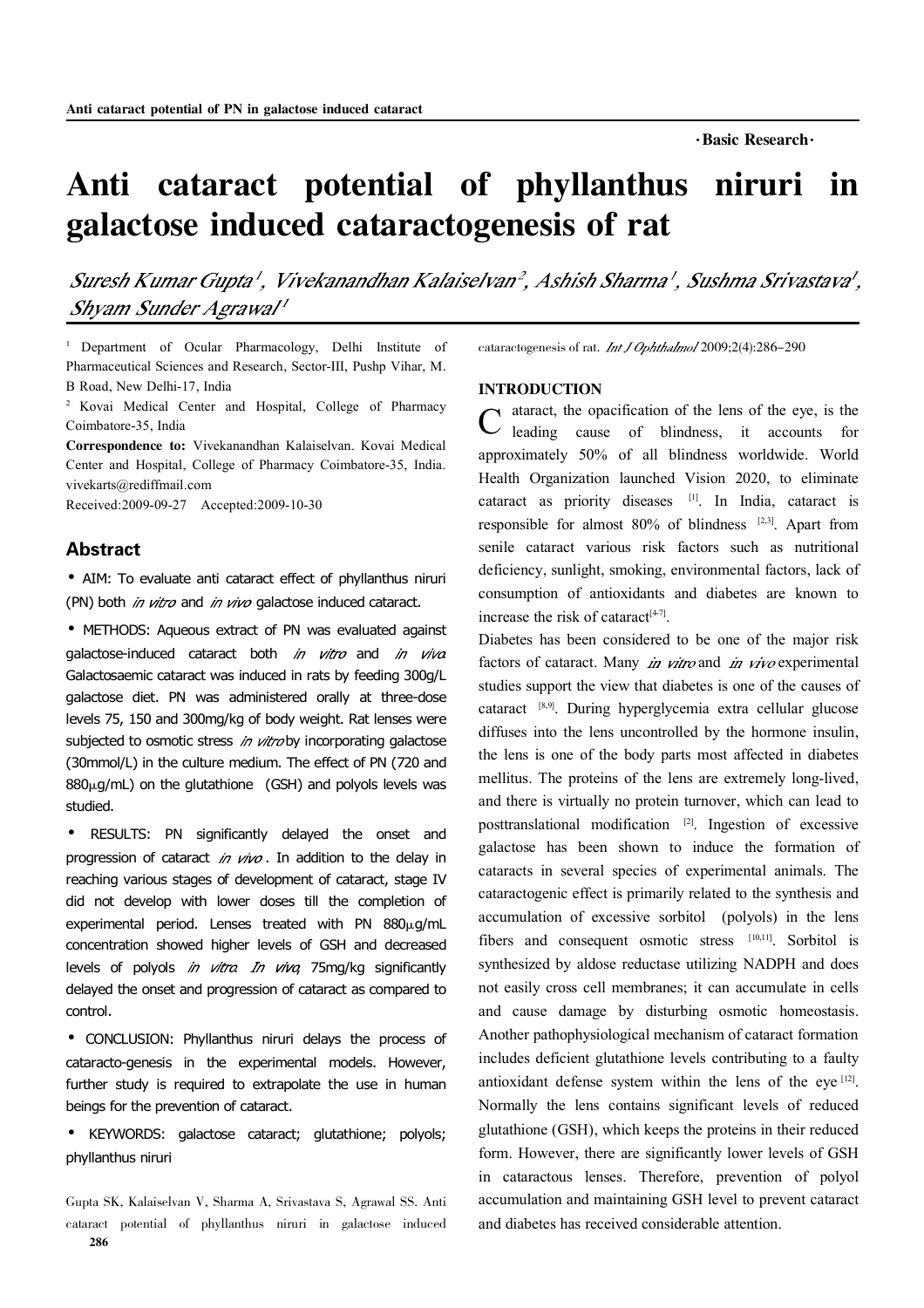A great number of medicinal plants are reported to possess anti diabetic and offer protection in various pathological conditions such as cardiovascular diseases, neurodegeneration [13-15] . A large number of plants/species are now well recognized to possess hypoglycemic potential [16-18]. Many of these hypoglycemic agents have not been investigated for their beneficial effects on secondary complications of diabetes such as cataract. It would be of great importance to evaluate both pharmacologically and biochemically, which might be helpful in the better management of secondary complications of diabetes.

Phyllanthus niruri (Euphorbiaceae) commonly known as bhui-amla', has been used in Ayurvedic medicine for over 2000 years and has a wide number of traditional uses including diabetes  $[19-21]$ . The current study was undertaken with the aim of investigating the anti cataract potential of aqueous extract of phyllanthus niruri (PN) whole plant against galactose cataract in rats as well as against galactose induced morphological and biochemical changes in vitra Together these results imply that PN may be explored as an anticataractogenic agent for diabetic cataract.

## MATERIALS AND METHODS

Materials Lyophilized aqueous extract of PN was obtained from Promed Exports Pvt Ltd. (New Delhi, India). Dulbecco modified Eagle's medium (DMEM) was procured from Hi Media Laboratories(Mumbai, India). Galactose was purchased from SD fine-Chem Limited (Mumbai). Streptomycin and penicillin were obtained from Hindustan Antibiotics Ltd. (Pune, India).

Animals The animals in the current study were treated in accordance with the institutional guidelines and Association for Research in Vision and Ophthalmology statement for the use of animals in research. For *in vivo* study, Wistar rats of either sex, weighing 60-80g were divided into control and treated groups and for *in vitro* study, the lenses were enucleated from the Wistar rats (60-80g) of either sex belonging to the normal group (without any treatment) for cardiovascular and anti fertility studies being conducted in the institute were used.

Lens organ culture The lenses were carefully enucleated from eyes with a posterior approach. Each isolated lens was placed in a Falcon plastic culture plate (24-well) containing 2mL of DMEM supplemented with 200mL/L fetal bovine serum, 100g/mL of streptomycin, and 100IU/mL penicillin. The lenses were incubated at 37℃ under 900g/L moisture, 950mL/L air, and 50mL/L  $CO<sub>2</sub>$  gas atmosphere for 2 hours. The damaged lenses that developed artificial opacities were

discarded and only transparent lenses were taken for the subsequent  $\dot{\mathbf{m}}$  vitro experiment.

Galactose-induced Osmotic Stress in vitro Transparent cultured lenses were randomly divided into normal, galactose only and two treatment groups each comprising six lenses. Normal lenses were incubated in DMEM alone, whereas control group lenses were incubated in DMEM supplemented with 30mmol/L of galactose. Medium in the treated groups was additionally supplemented with two different concentrations of PN  $(720 \text{ and } 880 \mu\text{g/mL})$  along with galactose. All the lenses in different groups were maintained for 24 hours at the above-mentioned experimental conditions of incubation. Post incubation, the lenses were examined for the presence of any opacity, and photo documentation was done. Thereafter, lenses were washed, weighed, and processed for the estimation of biochemical parameters. Each lens was homogenized in 1mL of 0.1mol/L-phosphate buffer (pH 7.0). The homogenate was divided into two equal parts. One part was used for the estimation of GSH and the other for polyols.

Estimation of GSH The GSH content was estimated by the method of Moron  $et \, \mathcal{U}^{[2]}$ . The homogenate was centrifuged at 5 000r/min for 15 minutes at 4℃ . To the supernatant, 0.5mL of 100g/L trichloroacetic acid was added and recentrifuged. The protein-free supernatant thus obtained was reacted with 4mL of  $0.3$ mol/L of Na<sub>2</sub>HPO<sub>4</sub> (pH 8.0) and 0.5mL of 0.4g/L (w/v) 5,5'-dithiobis-2-nitrobenzoic acid. The absorbance of the resulting yellow color was read spectrophotometrically at 412nm. A parallel standard was also maintained.

Estimation of Polyols Polyol estimation was done by the method described by West and Rapoport<sup>[23]</sup>. The homogenate was reacted with 0.6mol/L perchloric acid. Precipitate was removed by centrifugation and the supernatant was neutralized with 2mol/L NaOH. Again the precipitate was removed by centrifugation and clear supernatant was reacted with, freshly prepared 0.125mol/L stannous chloride and 2g/L chromotropic acid. The absorbance of purple colored complex was measured spectrophotometrically at 570nm.

Parallel standard was subjected to the above-mentioned steps for the calculation of polyol in the samples.

Galactose Cataract  $\dot{m}$  vivo Wistar rats of either sex, weighing 60-80g was divided into control and treated groups (in each group  $n=8$ ). 300g/L galactose was fed to all groups adlibitum induced cataract.

Seven days prior to start of galactose diet 75, 150 and 300mg/kg body weight dose of PN in distilled water (as a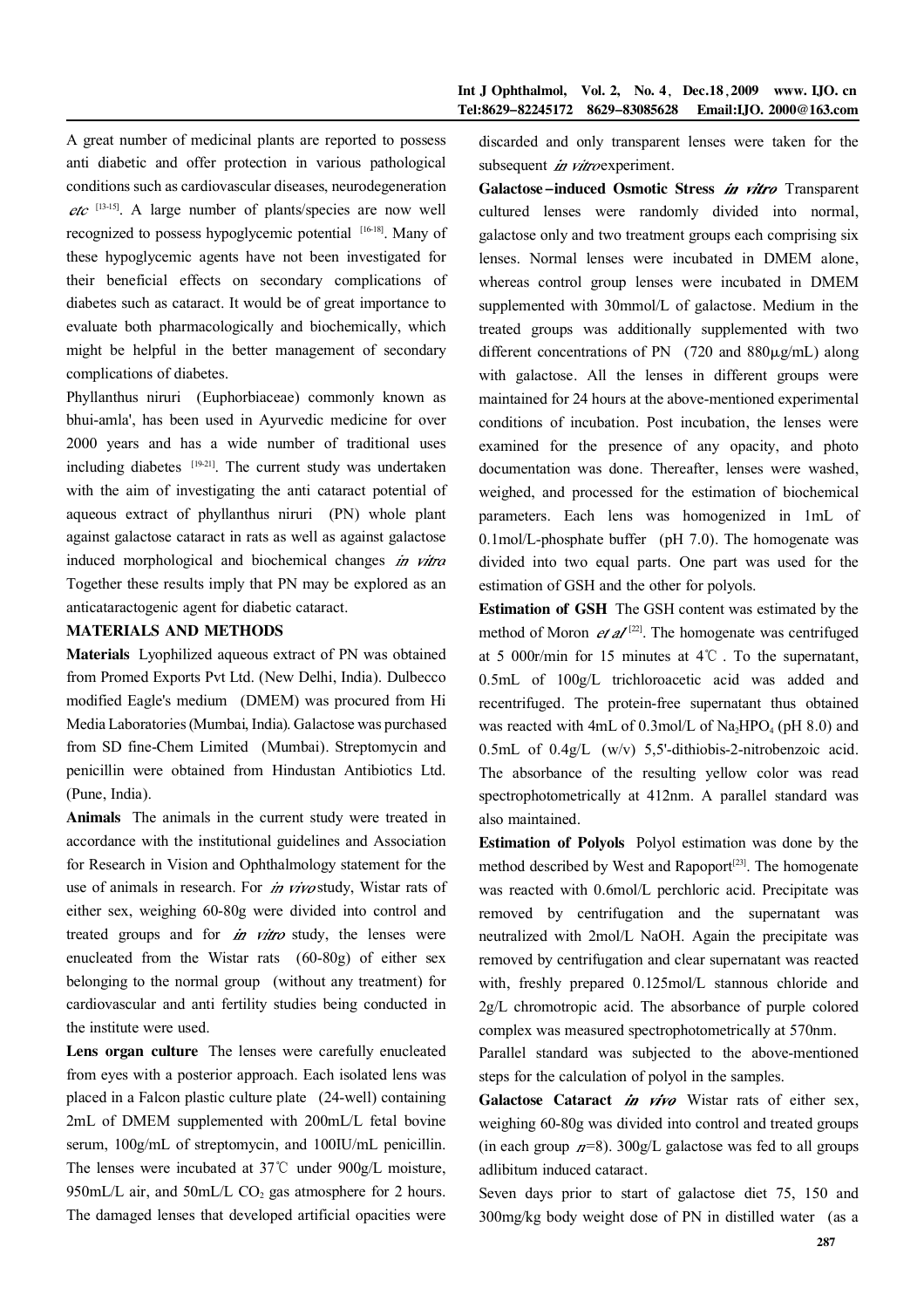vehicle) were given orally once a day to the treated group and continued till the end of the experiment. In control group only distilled water and the galactose diet were given. Eyes were examined through a slit lamp after dilating the rat pupil with 10g/L tropicamide. The stages of cataract were graded according to Sippel's classification<sup>[24]</sup>.

Statistical Analysis All data were expressed as mean±SD. The groups were compared by one-way ANOVA using post-hoc Dunnett's test, with a  $P \le 0.05$  considered as significant.

## **RESULTS**

Food Intake and Body Weights There was no significant effect of feeding of galactose or galactose plus PN extract (75,150 and 300mg/kg body weight) on food intake and body weight of the animals during the entire course of the study.

Lens Morphology All the lenses in DMEM alone were transparent. However, lenses after 24 hours of incubation in the presence of galactose developed dense opacity. Incorporation of PN  $(720 \text{ and } 880 \mu\text{g/mL})$  in the culture medium prevented the development of opacity to different extent. Sixty-four percent of lens remained transparent with the supplementation of PN extract at the concentration of  $720\mu$ g/mL and rest of the lenses developed faint opacity. At the dose of  $880\mu g/mL$ , PN was more effective. Only 16 percent of lenses showed faint opacity while 84% were transparent.

Effect of PN on GSH and Polyols To investigate the possible mechanisms of differential effects of phyllanthus niruri at different doses on galactose-induced cataract, levels of GSH and polyols were estimated which are related to the oxidative stress and polyol pathway.

Galactose produced a significant difference in GSH in the galactose-only group lenses in comparison with normal lenses. Treatment with PN  $(720 \text{ and } 880 \mu\text{g/mL})$  significantly restored the GSH concentration (Figure 1).

Effect of PN was studied on the polyol levels in the lenses incubated in medium with galactose. Our results showed a gradual increase in polyol level in control group. However, PN at 720 and  $880\mu$ g/mL concentration was found to inhibit polyol accumulation in the treated group. Treatment with PN  $880\mu\text{g/mL}$  in the medium significantly inhibited the accumulation of polyol in comparison to that of the normal lenses and with no significant statistical difference in between the treatment groups (Figure 2).

Effect of PN on Galactose Cataract in Rat The rate of progression of cataract in the control and the treatment 288



Figure 1 Effect of phyllanthus niruri on GSH levels in galactose induced cataract rat lens Normal: DMEM, Control: DMEM+30mmol/L galactose, Treated 1: DMEM+30mmol/L galactose+720µg/mL of PN. Treated 2: DMEM+30mmol/L galactose+880 $\mu$ g/mL of PN. Values are mean ±SD.  $^{a}P$  <0.05, control  $\nu$ snormal;  $\Delta P \le 0.01$ , control  $\nu$ streated  $\Delta P = 6$ 



Figure 2 Effect of phyllanthus niruri on polyols levels in galactose induced cataract rat lens Normal: DMEM, Control: DMEM+30mmol/L galactose, Treated 1: DMEM+30mmol/L galactose+720µg/mL of PN. Treated 2: DMEM+30mmol/L galactose+880 $\mu$ g/mL of PN. Values are mean ±SD.  $^{a}P$  <0.05, control *vs* normal;  $\frac{b}{P}$  <0.01, control *vs* treated  $n=6$ 

group was compared, an overall grade point average referred as opacity index (OI) was calculated for each group on different days, based on slit lamp examination. To calculate OI, normal eyes were given no point, stage I, II, III and IV were given 1, 2, 3 and 4 points respectively.

The different stages of cataract in both control and treated groups on various days are shown in Figure 3. The results of the present study showed that 100% eyes in the control group had opacity by the  $30<sup>th</sup>$  day of the experiment. On comparing the rates of progression of cataract in the treatment groups, onset was found to be significantly delayed as compared to the control group. It was observed on the end of the  $30<sup>th</sup>$  day not a single eye was found in stage IV cataract in the dose of 75mg/kg body weight. The same group showed 6.25% eyes were in normal; 62.50% eyes were in stage I, 18.75% eyes were in stage II and 12.50% eyes were in stage III (Figure 4).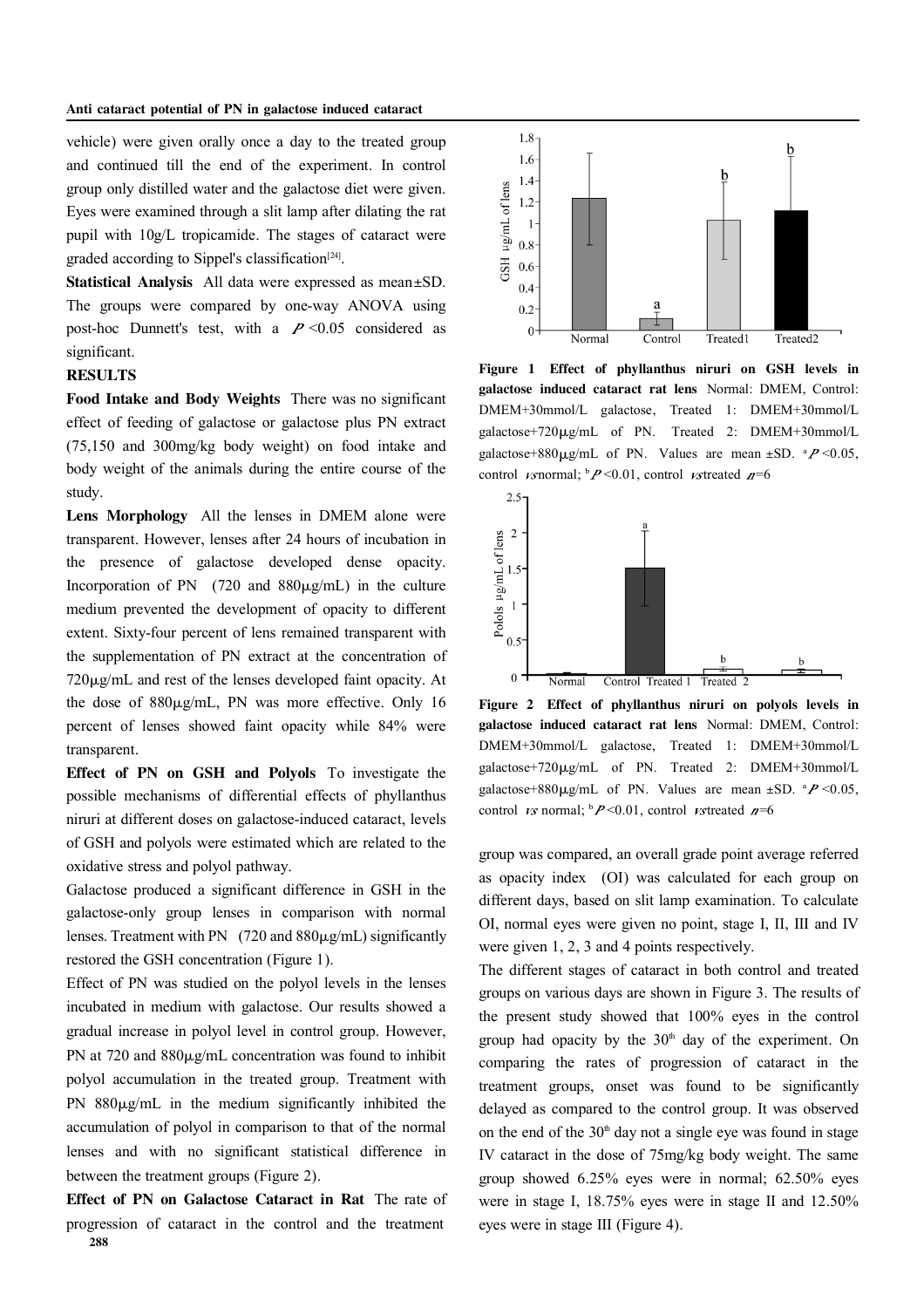

Figure 3 Effect of phyllanthus niruri on the progression of galactose cataract C: Control, Rats were fed with 300g/L galactose diet and vehicle. Test: Rats were fed PN (75, 150 and 300mg/kg body weight) orally with galactose in the diet. Figure shows the percentage of eyes with different grades of opacity on 7, 14, 21 and 30 days



Figure 4 Effect of phyllanthus niruri on progression pattern of galactose cataract  $\dot{\mathbf{m}}$  vivo Treated 1: PN 75mg/kg; Treated 2: PN 150mg/kg; Treated 3: PN 300mg/kg

## DISCUSSION

Although cataract is the most prevalent disorder leading to visual impairment, pharmacological intervention to inhibit or to delay the lens opacification is yet at the experiment stage. Several factors are involved in the induction of this disease process, but exact mechanism of cataract formation is still not very clear. Studies are ongoing to explore the mechanism of cataractogenesis using various models of cataract. Among various experimental models, the galactose model is commonly used, as it produces a greater increase in its reduced form, galactitol, than does glucose and the fact that galactitol does not further metabolize as does sorbitol, the reduced form of glucose  $[25]$ . Galactose model is reasonable to assume that the factors initiating the galactose cataract in young rats are very similar to those involved in the human galactose cataract  $[26]$ . The lens opacities in rats that are fed galactose, like those in human galactosemic subjects, slowly disappear when rats are placed on diets free

#### Int J Ophthalmol, Vol. 2, No. 4, Dec.18, 2009 www. IJO. cn Tel:8629-82245172 8629-83085628 Email:IJO. 2000@163.com

of galactose. Three possible mechanisms that may be involved in cataract formation as a result of hyperglycemia or hypergalactosemia are the polyolpathway, oxidation, and non-enzymatic glycation $^{[27]}$ .

Phyllanthus niruri (PN) is an herb found in central and southern India, all parts of the plant are used medicinally. Its beneficial effects for liver especially in the treatment of jaundice have been proved in clinical studies<sup>[28]</sup>. It possesses excellent hypoglycemic, antioxidant and diuretic properties <sup>[20,29]</sup>. Therefore, we have investigated PN for its anti-cataract potential against galactose-induced cataract in rats. The amount of GSH in the lens decreases almost in every type of cataract. The role of GSH in the maintenance of lens clarity is of considerable interest; which serves the major antioxidant function in the lens and keeps the proteins in their reduced form [30,31]. We found that the levels of GSH increased in the lenses of the rats treated with PN, which may directly/indirectly inhibit the consumption of GSH. Alkaloids, flavonoids saponins and phenolic compounds were found to be present in phyllanthus niruri the anticataract activity associated with extract of this plant may be attributed to the presence of these constituents [32]. Sugar cataract formation is associated with diabetes and galactosemia has been linked to the aldose reductase catalyzed production of polyols, sorbitol, and galactitol from glucose and galactose respectively. Accumulation of high concentrations of polyols in the lens leads to excessive hydration, gain of sodium, and loss of potassium ions due to an increase in intracellular ionic strength  $[33]$ . Also there is a loss of membrane permeability and leakage of free amino acids, glutathione, myoinositol, and other small molecular weight substances. The resulting hyper osmotic stress associated oxidative insult is postulated to be the primary cause for the development of diabetic complications such as cataract  $[34]$ . Evidence has shown that there was a significant raise in polyols in galactosemic rats. In the present investigation polyol level was significantly decreased in PN treated rat lenses and we have also found that the PN extract was more effective in lower concentration.

The anticataractogenic effect of PN was confirmed from the results of  $\dot{m}$  vivo study. In the present  $\dot{m}$  vivo study, oral administration of PN showed significant protection against cataract formation in treated rats. The anticataract potential of PN seems to be related to its antidiabetic property as evident from the results of  $\dot{m}$  vitroorgan culture studies.

In conclusion, PN showed anticataract activity against galactose cataract in experimental animals. The effect is